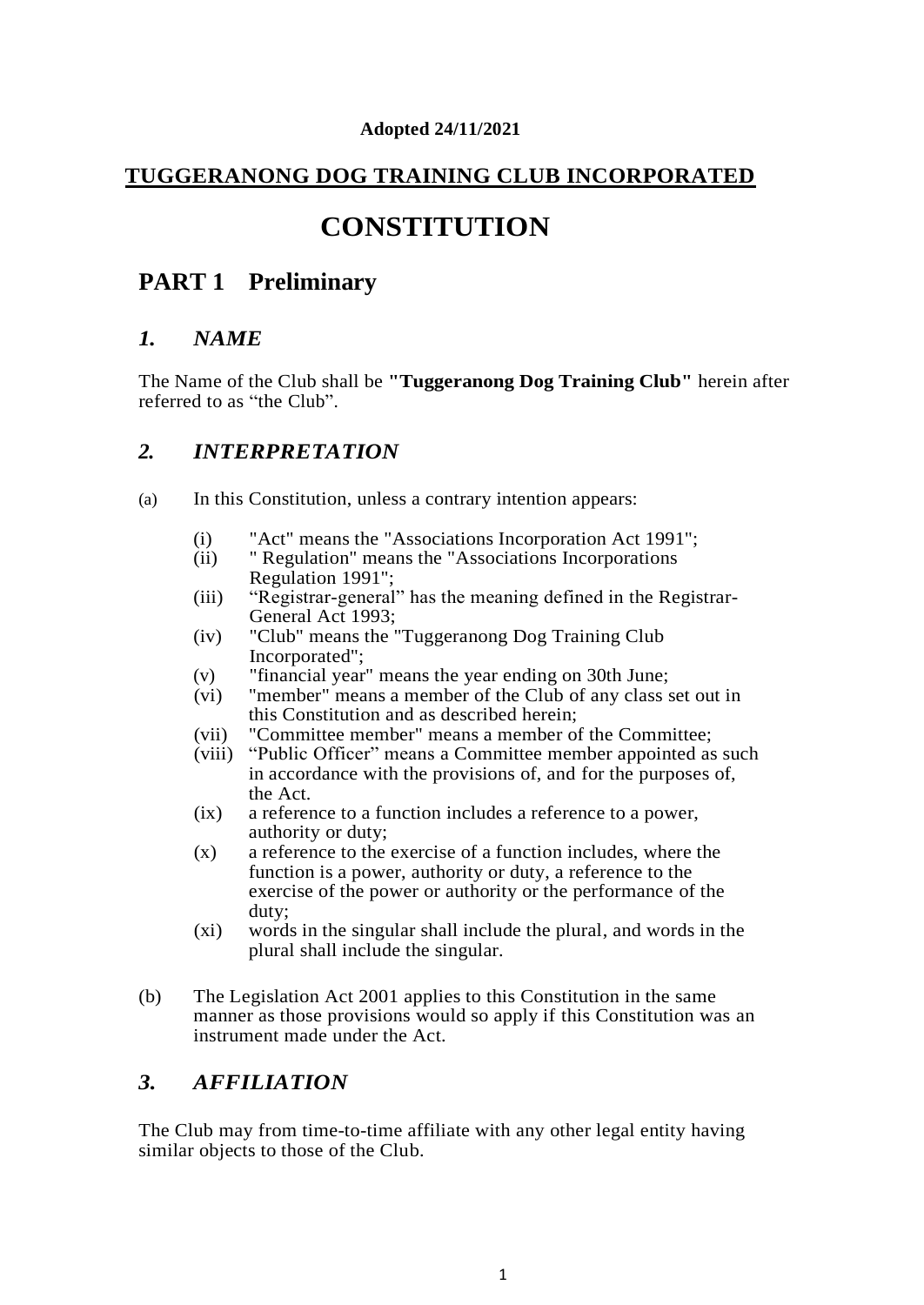# **PART 2 Objects**

### *4. OBJECTS*

- (a) The primary objects of the Club are to:
	- (i) provide members with the skills and techniques to train their dog to be a well-mannered social companion which will meet the needs of the member and their family, as well as those of the wider community;
	- (ii) promote community awareness of responsible dog ownership;
	- (iii) foster interest in the training of companion dogs and to make the handling of trained dogs popular;
	- (iv) promote and undertake activities in connection with dog trials and training.
- (b) In addition to the primary objects of the Club, other objects and purposes of the Club shall include:
	- (i) the purchase, taking on lease or in exchange, and the hiring or otherwise acquiring of any real or personal property that may be deemed necessary or convenient for any of the objects or purposes of the Club;
	- (ii) the construction, maintenance, and alteration of building or works necessary or convenient for any of the objects or purposes of the Club;
	- (iii) the taking of such steps from time to time as the Committee or the members in general meeting may deem expedient for the purpose of procuring contributions to the funds of the Club, whether by the way of donation, subscription, or otherwise;
	- (iv) the publishing, using any media technology, of such documents as the Committee or the members in general meeting may think desirable for the promotion of the objects and the purposes of the Club;
	- (v) the borrowing and raising of money either with or without security, in such manner and on such terms as the Committee may think fit or as may be approved or directed by resolution passed at a general meeting;
	- (vi) the repayment of money so raised or borrowed or the payment of a debt or liability of the Club by giving mortgages, charges or securities upon or over all or any of the real or personal property of the Club;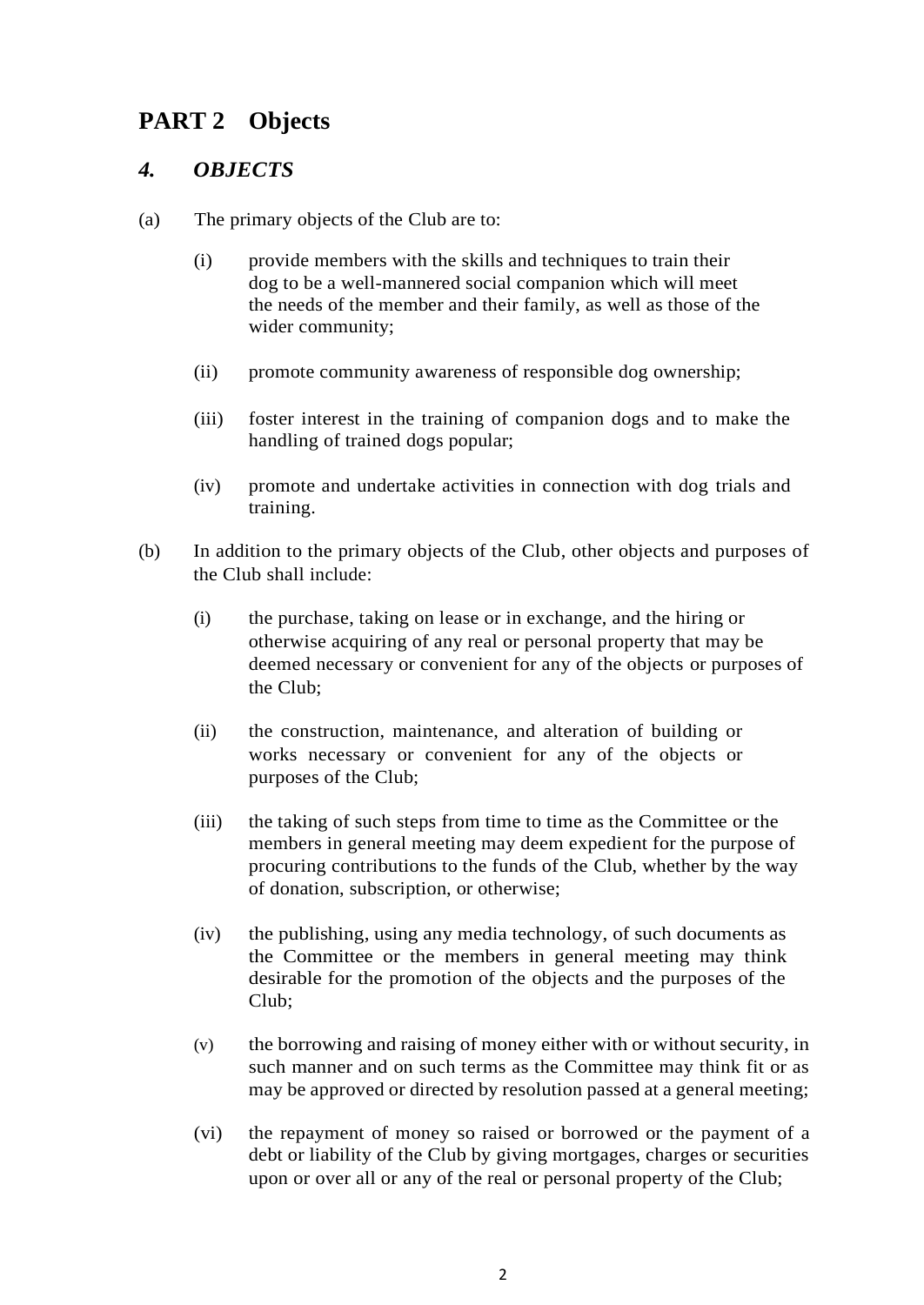- (vii) subject to the provisions of the Trustee Ordinance 1957, the investment of any moneys of the Club not immediately required for any of its objects or purposes in such a manner as the Committee may from time to time determine;
- (viii) the making of gifts, subscriptions, or donations to any of the funds, authorities, or institutions to which paragraph (a) of sub-section (1) of section 78 of the Income Tax Assessment Act 1936 of the Commonwealth relates;
- (ix) the establishment and support or aiding in the establishment or support, of any other legal entity formed with objects consistent with any of the primary objects of the Club;
- (x) the doing of all such other lawful things as are incidental or conducive to the attainment of the primary objects of the Club or any of the objects and purposes specified in the foregoing sub-sections (i)-(viii).

# **PART 3 Rules**

## *5. CONSTITUTION*

- (a) The Club shall be conducted in accordance with this Constitution.
- (b) This Constitution may only be amended by special resolution of a general meeting in accordance with the Act.
- (c) An alteration of this Constitution is of no effect until a copy of the revised Constitution has been received and registered by the Registrargeneral.

## *6. COMMITTEE*

- (a) The Committee of the Club shall consist at any one time of a minimum of eight (8) and a maximum of eleven (11) full members (together "the Committee").
- (b) The Committee shall include four (4) office-bearer roles of President, Vice-President, Secretary, Treasurer respectively (together "the Executive Committee").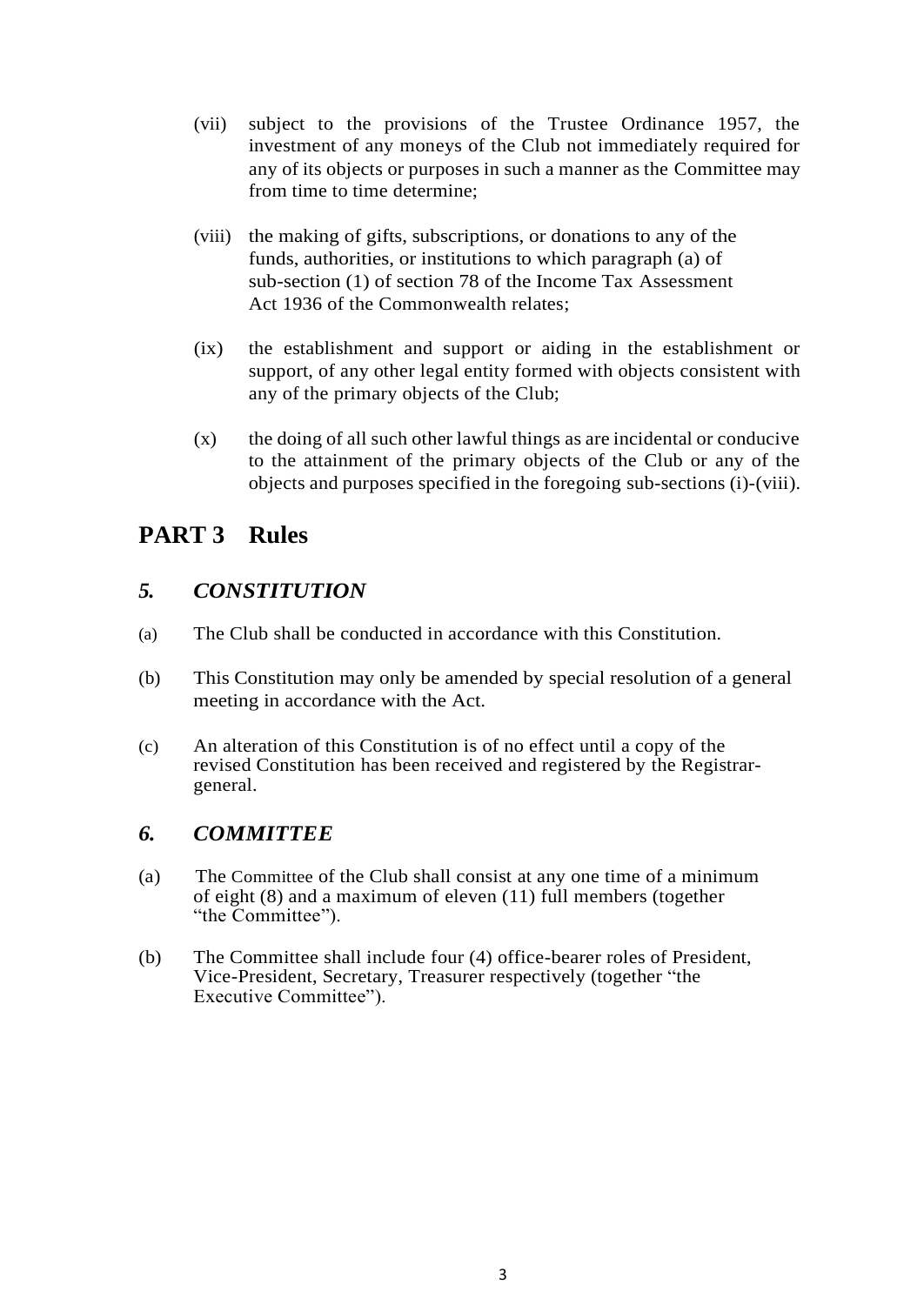## *7. ELECTION OF COMMITTEE MEMBERS*

- (a) Nomination of candidates for election as Committee members, including for office bearer roles, shall be:
	- (i) made in writing on the prescribed form, signed by two (2) full members and accompanied by the written consent of the candidate endorsed on the form; and
	- (ii) delivered to the Secretary before the date fixed for the Annual General Meeting at which the election is to take place.
- (b) If insufficient nominations are received to fill all vacancies on the Committee, the candidates nominated shall be deemed to be elected, and further written or oral nominations shall be received at the annual general meeting.
- (c) The election of Committee members shall be by ballot if the number of nominations received exceeds the number of vacancies to be filled. Election to a contested Committee position shall be by simple majority.
- (d) In the event of equality in the number of votes for the last available position for an ordinary Committee member, a re-ballot for the position shall take place. If equality of voting occurs in the re-ballot, this position shall be decided by lot.
- (e) Committee members shall be elected at the Annual General Meeting and shall hold office until the next succeeding Annual General Meeting.
- (f) Vacancies on the Committee may be filled temporarily by the Committee until the next Annual General Meeting and such temporary Committee members shall exercise all the rights and privileges of elected members.

#### *8. THE DUTIES OF THE COMMITTEE MEMBERS*

- (a) The President shall chair all Committee and general meetings. The President shall when necessary, speak publicly on behalf of the Club. The President shall present a report to the Annual General Meeting.
- (b) The Vice-President shall, in the absence of the President, act in this position and shall, for this purpose, have all the rights, powers and duties, and perform all the functions of, the President.
- (c) If the President and Vice-President are absent, one of the remaining members of the Committee may be chosen by the other members present to preside.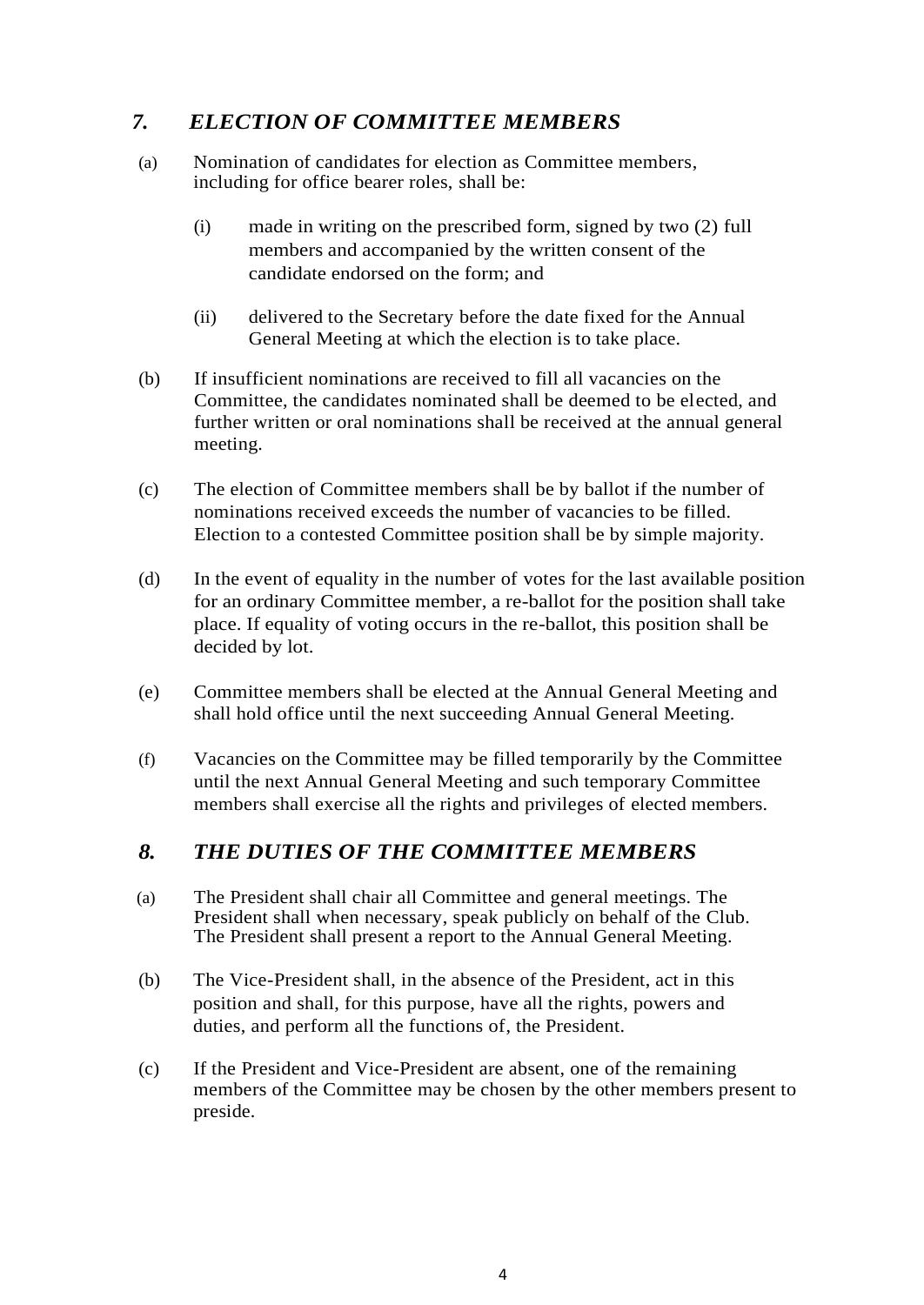- (d) The Secretary shall perform all the secretarial functions for the club and in particular keep and maintain:
	- (i) the register of members, unless the Committee determines that this function shall be undertaken by another Committee member;
	- (ii) all correspondence records;
	- (iii) minutes of proceedings of meetings of the Committee and of the Club;
	- (iv) all necessary records of the affairs of the Club; and
	- (v) a record of awards made at all trials conducted by the Club, unless the Committee determines that this function shall be undertaken by another Committee member;
- (e) The Treasurer of the Club shall:
	- (i) collect and receive all moneys due to the Club and make all payments authorised by the Club;
	- (ii) keep correct accounts and books showing the financial affairs of the Club with full details of all receipts and expenditure connected with the activities of the Club;
	- (iii) ensure that the Club's financial records are reviewed each year.
- (f) Members of the Committee shall perform such other functions as the Committee from time to time determines.
- (g) The Executive Committee may make decisions in matters of urgency connected with the management of the affairs of the Club during the intervals between meetings of the Committee, and shall report thereon to the next meeting of the Committee for ratification.
- (h) A person may not hold simultaneously more than one position on the Executive Committee.
- (i) There shall be a Committee meeting at least once in each two (2) months. Minutes shall be taken of all the proceedings of the Committee and shall be open to inspection by any member upon application to the Secretary.
- (j) A quorum at a Committee meeting shall be five (5) Committee members.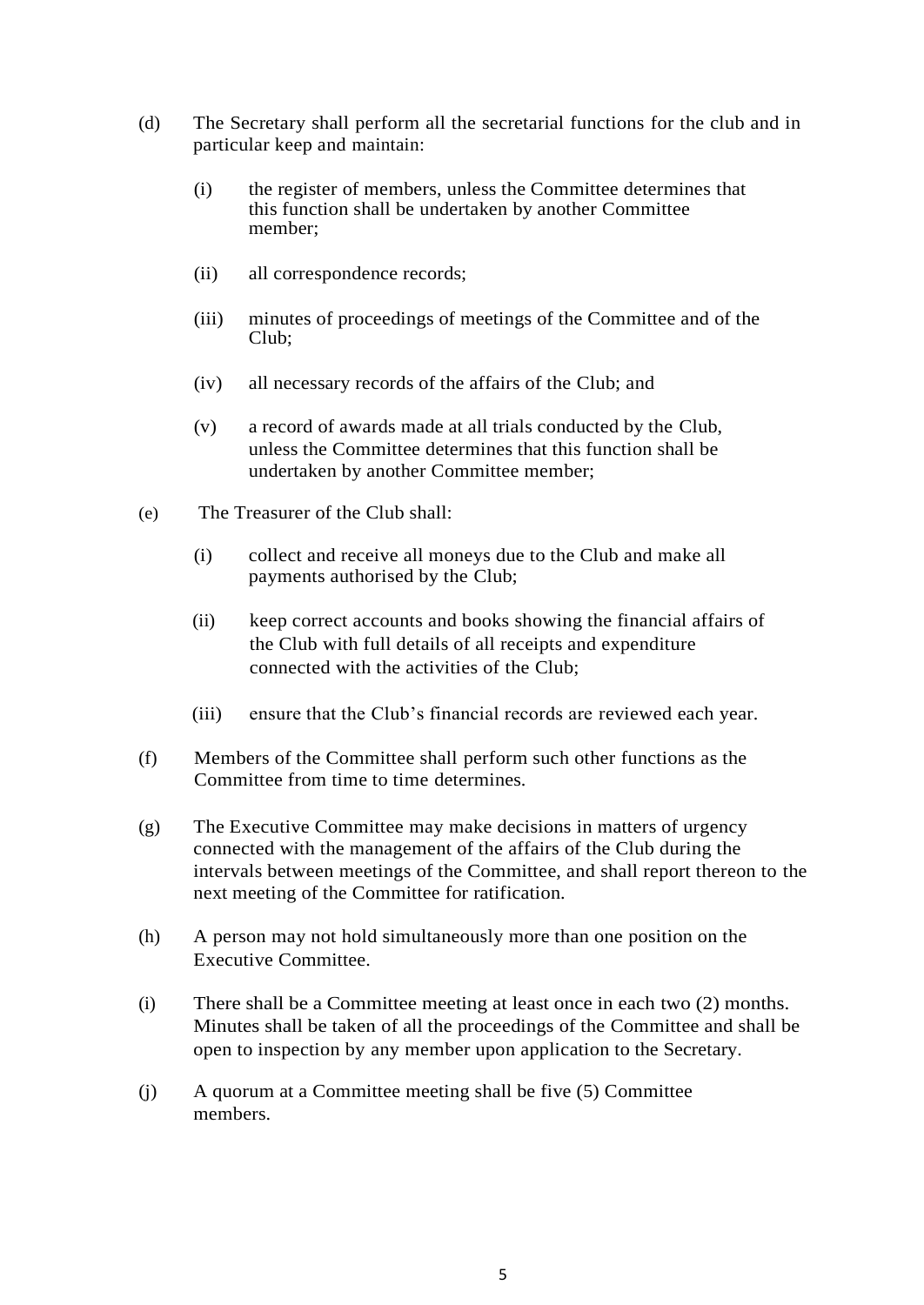- (k) If a Committee member becomes bankrupt or applies to take or takes advantage of any law relating bankrupt or insolvent debtors or compounds with the Committee member's creditors, they are required to advise the Committee of this and resign from the Committee.
- (l) Voting at Committee meetings:
	- (i) Voting shall be by a show of hands. If the need arises, and in accordance with this Constitution, a ballot may be held. A simple majority of Committee members present shall be sufficient for any resolution, unless otherwise provided for by this Constitution;
	- (ii) Each Committee member present at a meeting of the Committee or of any Sub-Committee appointed by the Committee (including the person presiding at the meeting) is entitled to a single vote but, in the event of an equality of votes on any question, the person presiding may exercise a second or casting vote;
	- (iii) Subject to section 8(j), the Committee may act notwithstanding any vacancy on the Committee;
	- (iv) Any act or thing done or suffered, or purporting to have been done or suffered, by the Committee or by a Sub-Committee appointed by the Committee, is valid and effectual notwithstanding any defect that may afterwards be discovered in the appointment or qualification of any member of the Committee or Sub-Committee.

# *9. THE OFFICE OF A COMMITTEE MEMBER SHALL BECOME VACANT*

- (a) For the purposes of this Constitution, a vacancy in the office of a member of the Committee occurs if:
	- (i) the member:
		- (1) dies;
		- (2) becomes of unsound mind;
		- (3) resigns the office by notice in writing to the Club;
		- (4) becomes unfinancial by way of failure to pay any fees, subscriptions or other charges as provided for in this Constitution.
		- (5) is absent for three (3) consecutive meetings without leave of absence;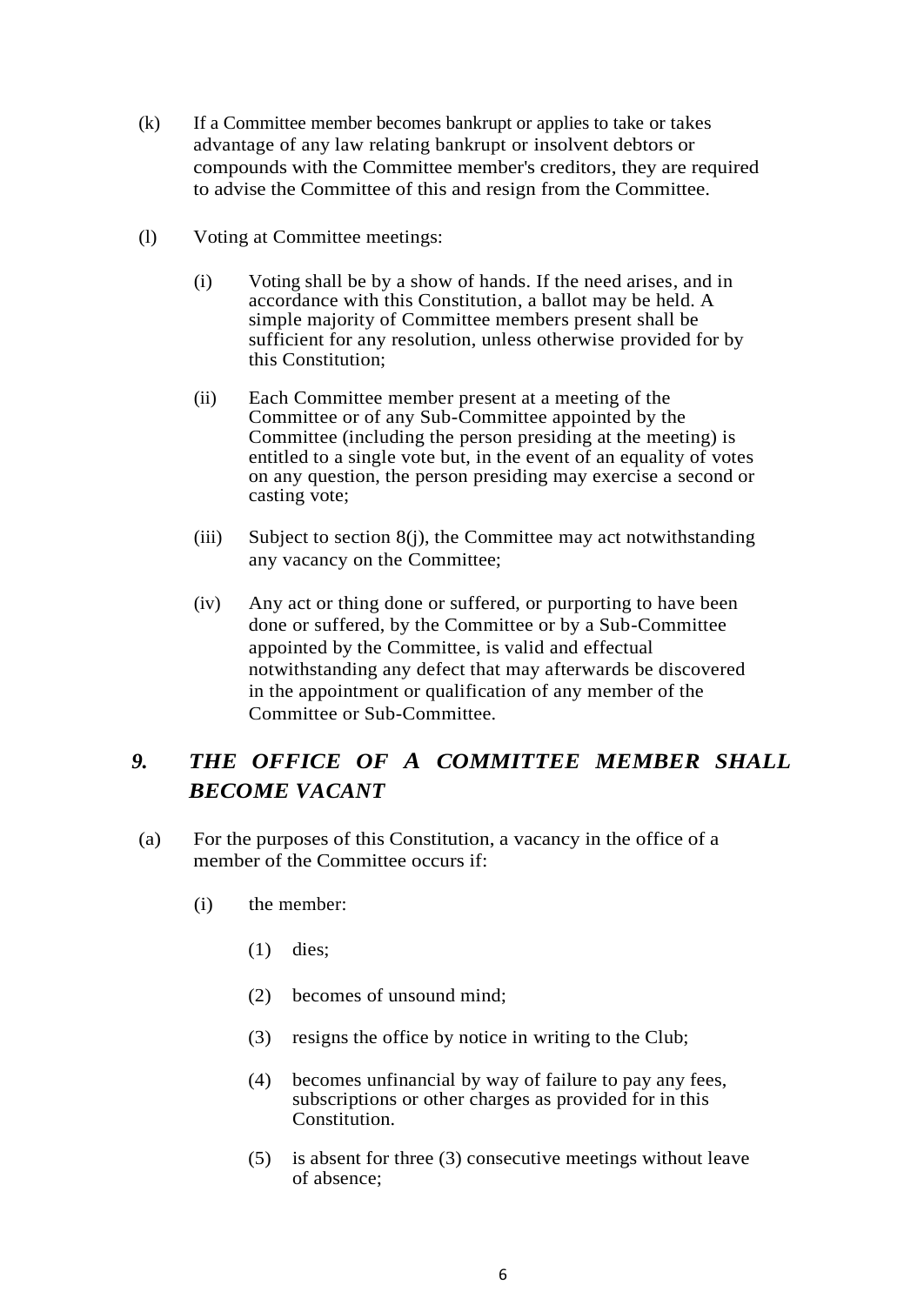- (6) becomes bankrupt or applies to take or takes advantage of any law relating bankrupt or insolvent debtors or compounds with the Committee member's creditors.
- (ii) a resolution declaring a Committee member's office to be vacant is passed by three-quarters of the members present at a duly convened general meeting.
- (b) The Committee shall continue to act notwithstanding any vacancies in its number.

#### *10. REMOVAL OF COMMITTEE MEMBERS*

The full members and life members in general meeting may by resolution, and subject to section 50 of the Act, remove any member of the Committee from the office of member of the Committee before the expiration of the member's term of office.

## *11. POWERS OF THE COMMITTEE*

The business of the Club shall be managed by the Committee which shall have power, subject to any direction by a general meeting, to:

- (a) generally manage the affairs of the Club so as to carry out its objects;
- (b) pay the charges and expenses incidental to the conduct and management of the Club;
- (c) borrow for the purpose of the Club, if necessary pledging security for any such borrowing;
- (d) set up Sub-Committees to deal with such matters as may be referred to them by the Committee. All such Sub-Committees shall be chaired by a member of the Club appointed for that purpose by the Committee. This chairperson shall report all relevant matters from the Sub-Committee to the Committee;
- (e) interpret any question arising out of this Constitution;
- (f) prescribe fees and subscriptions payable by Club members;
- (g) bind the Club through signature of legal instruments. All such instruments to be signed by the President, and either the Secretary or Treasurer;
- (h) approve applications for membership. The Committee may delegate this function to one (1) of its members;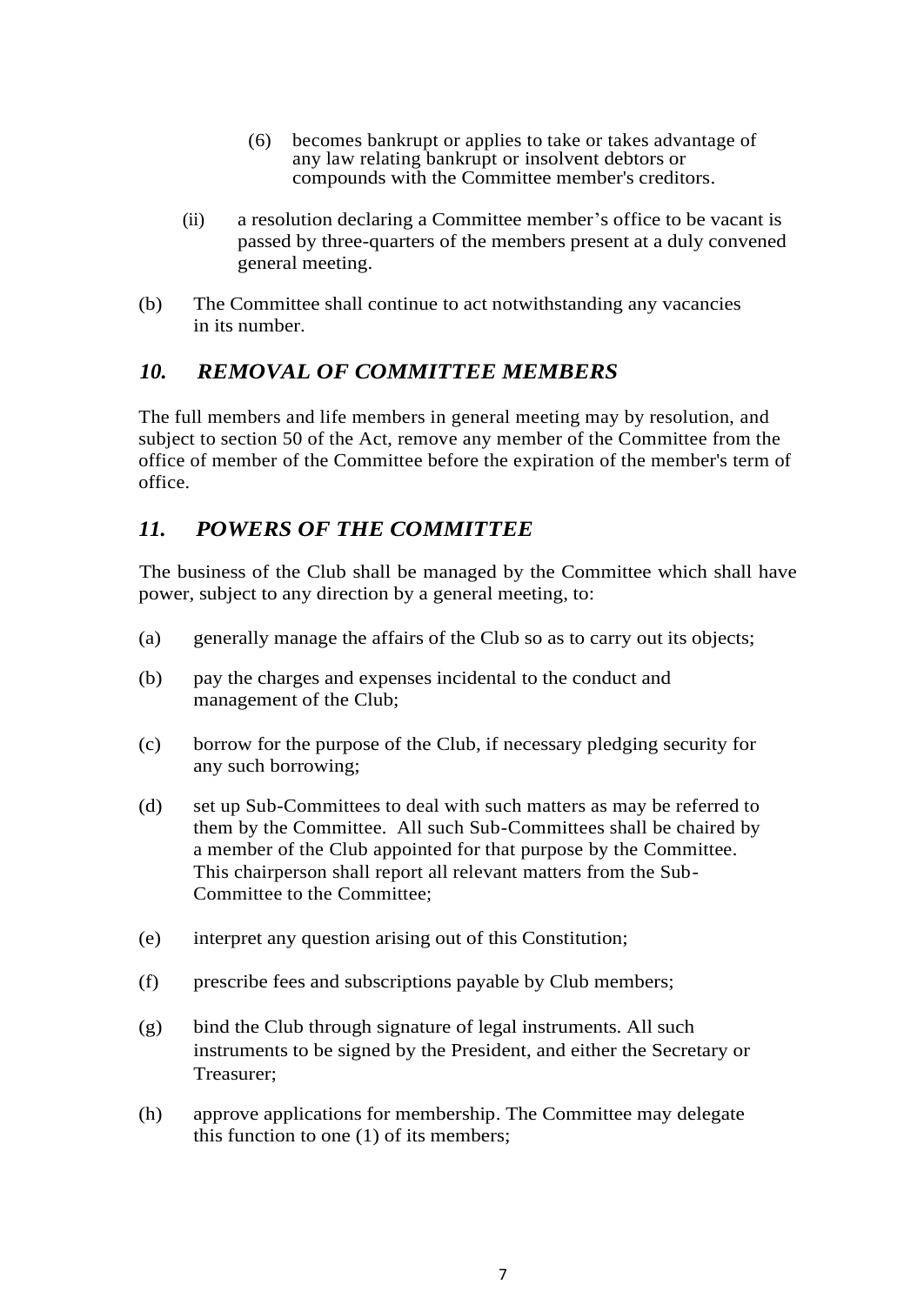- (i) make, amend, or repeal by-laws (not inconsistent with this Constitution) for the proper conduct of the Club's activities and the internal management of the Club;
- (j) stipulate methods, means and times (including means of communication) for the holding of the Annual General Meeting, General Meetings and Committee Meetings.

## *12. PUBLIC OFFICER*

- (a) The Committee shall appoint one of its members to be the Public Officer of the Club.
- (b) Where the Public Officer will be unavailable to fulfill that role for a continuous period of three (3) months or longer, the Committee shall appoint another Committee member as the Public Officer.
- (c) The Public Officer must be a resident of the Australian Capital Territory. The duly appointed Public Officer shall notify the Registrar-general of the appointment within one (1) month. Any change of residential address of the appointee shall likewise be notified to the Registrargeneral within one (1) month.
	- (d) The Public Officer acts as the point of contact between the Club and the ACT Government.

#### *13. INCOME AND PROPERTY*

- (a) The income and property of the Club shall be applied solely to the promotion of its objects and no part thereof shall be paid or transferred directly or indirectly by way of dividend, bonus, or otherwise by way of pecuniary profit to any member provided that remuneration may be paid in good faith to officers and servants of the Club or other persons in return of service actually rendered to the Club.
- (b) The Club shall not appoint a person who is a member of the Committee to any office of the Club to the holder of which there is payable any remuneration or other benefit by way of salary, other than the repayment of out-of-pocket expenses.

#### *14. MEMBERSHIP*

(a) The Club shall compile and keep a register of members, including their addresses and other relevant contact details. Any member who changes their address and/or contact details shall as soon as possible thereafter notify the Club in writing. Subject only to this Constitution, no person shall be entitled to exercise the rights and privileges of a member unless their name appears on the register of members as a member for the time being of the Club.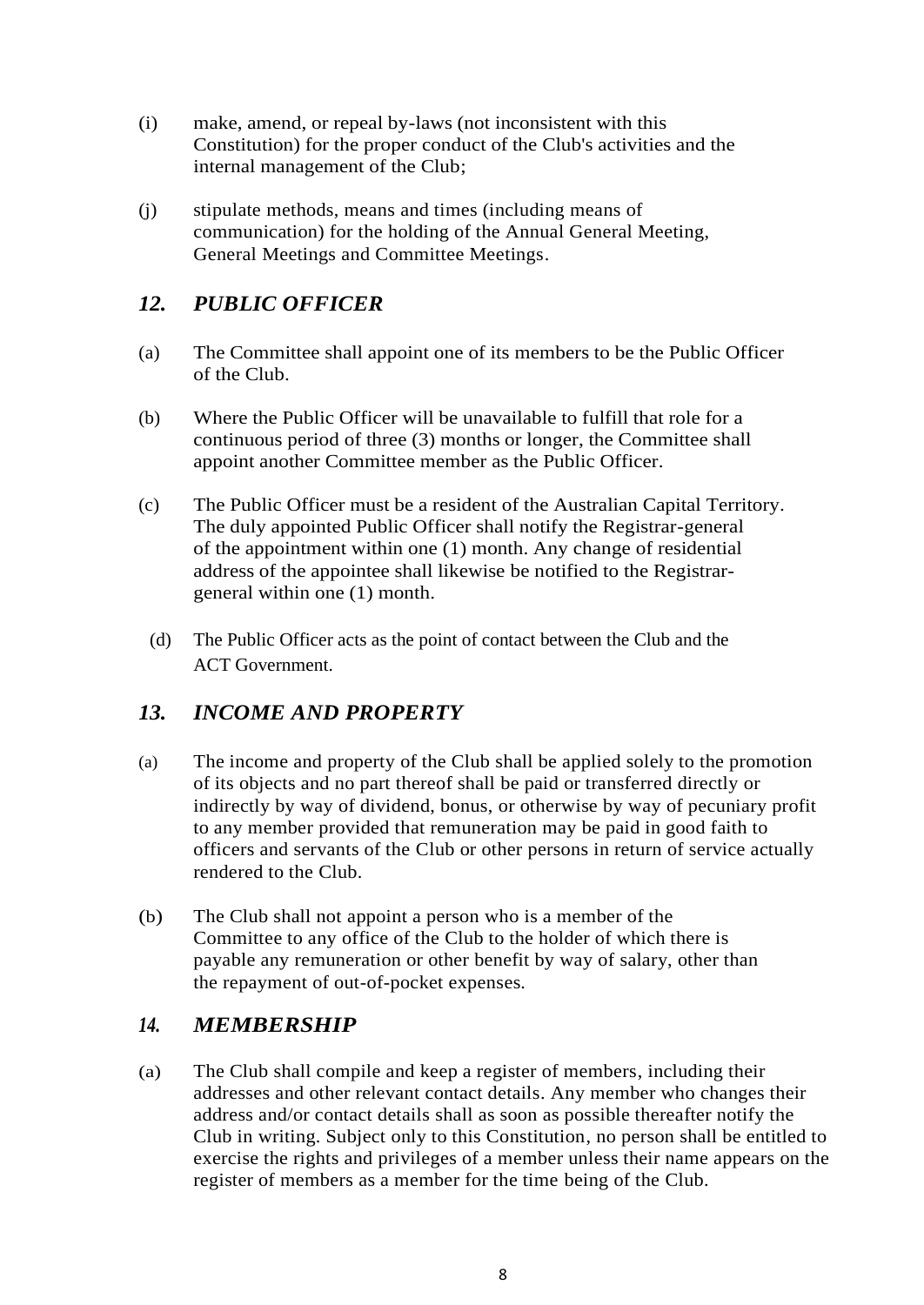- (b) The members shall consist of 4 classes, namely:
	- (i) full members;
	- (ii) limited members (refer to following sub-section(c));
	- (iii) honorary members; and
	- (iv) life members.
- (c) The Committee may, in accordance with this Constitution and with the Act, establish or abolish any category of limited membership. In so doing, the Committee must define the purpose, benefits and privileges of such category. Limited members shall not have the right to become a member of the Committee, nor to vote on any matter at any General or Annual General Meeting of the Club.

#### *15. MEMBERS*

- (a) All persons who are prepared to acknowledge this Constitution as binding upon them shall be eligible for either full or limited membership upon application on the prescribed form.
- (b) Applications for either full membership or limited membership (as applicable) must be made using the prescribed form, and all prescribed fees due must be paid before the application will be considered. A person whose application has been successful shall become a Member of the class of membership applied for and shall be entitled to the relevant benefits and privileges of that membership class and shall be bound by this Constitution, a copy of which shall be made available to them on demand. Those persons whose application has not been successful will be notified and monies refunded.
- (c) Only full members and life members are entitled to participate and vote in General Meetings and in Annual General Meetings. Limited members and honorary members are not entitled to participate and vote in General Meetings and in Annual General Meetings.
- (d) Full membership and life membership also entitles one member and one (1) dog to participate in one (1) of the types of activities provided by the Club (eg either obedience classes or one of the dog sports activities). A full member may participate in more than one (1) activity, or have an additional dog participate in any of the activities provided by the Club by paying an additional fee, such fee to be determined by the Committee.
- (e) Persons residing in the same household as a full member or limited member may also utilise the Club's facilities, as appropriate to the level of membership, upon acknowledging in whatever manner the Committee determines from time to time, that they will be bound by this Constitution.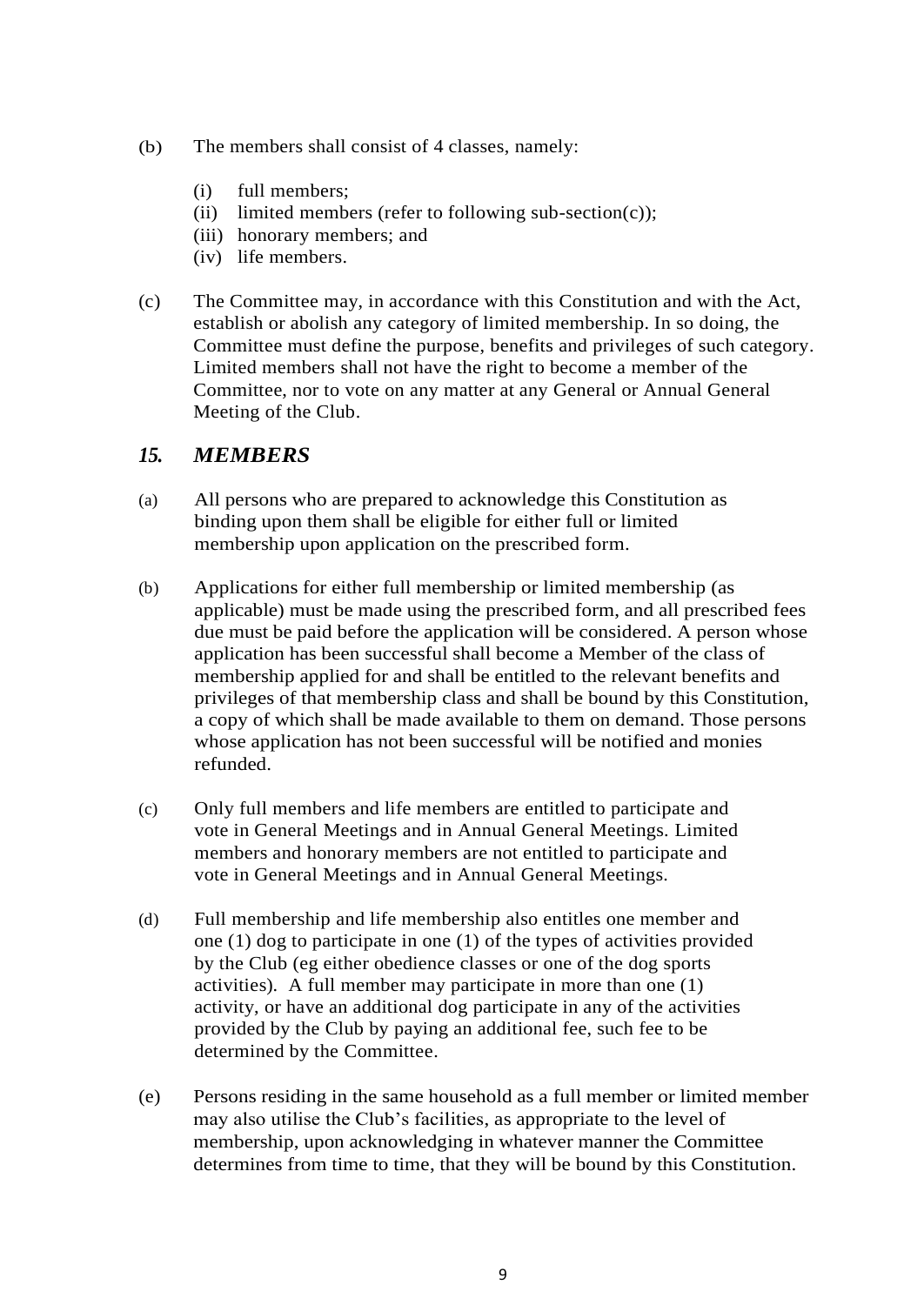The member must provide the Club with the details of those persons residing with them who utilise the Club's facilities, if so requested by the Club.

## *16***.** *LIFE MEMBERS*

- (a) Life membership may be conferred on a member who is considered to have rendered outstanding services to the Club, or for other good and sufficient reason. The Committee may take such action in its own right, or upon consideration of a written nomination signed by at least five (5) full members.
- (b) A Life Member shall not be required to pay any subscription, but shall be entitled to all the benefits and privileges of full membership, including full voting rights at General Meetings and Annual General Meetings.

#### *17 HONORARY MEMBERS*

- (a) Honorary Membership may be conferred on such persons and for such periods as the Committee may determine.
- (b) Honorary members shall not be required to pay any subscription, but they shall not be eligible for election to office on the Committee or to vote as members.

#### *18 MEMBERSHIP ENTITLEMENTS NOT TRANSFERABLE*

A right, privilege or obligation which a person has by reason of their membership of the Club:

- (a) is not capable of being transferred or transmitted to another person;
- (b) terminates upon cessation of the person's membership.

## *19. CESSATION OF MEMBERSHIP*

A person ceases to be a member of the Club if the person:

- (a) dies, or in the case of a body corporate, is wound up;
- (b) resigns from membership of the Club;
- (c) is expelled from the Club; or
- (d) fails to pay all annual fees due within two (2) months of the due date (refer section 27(b)).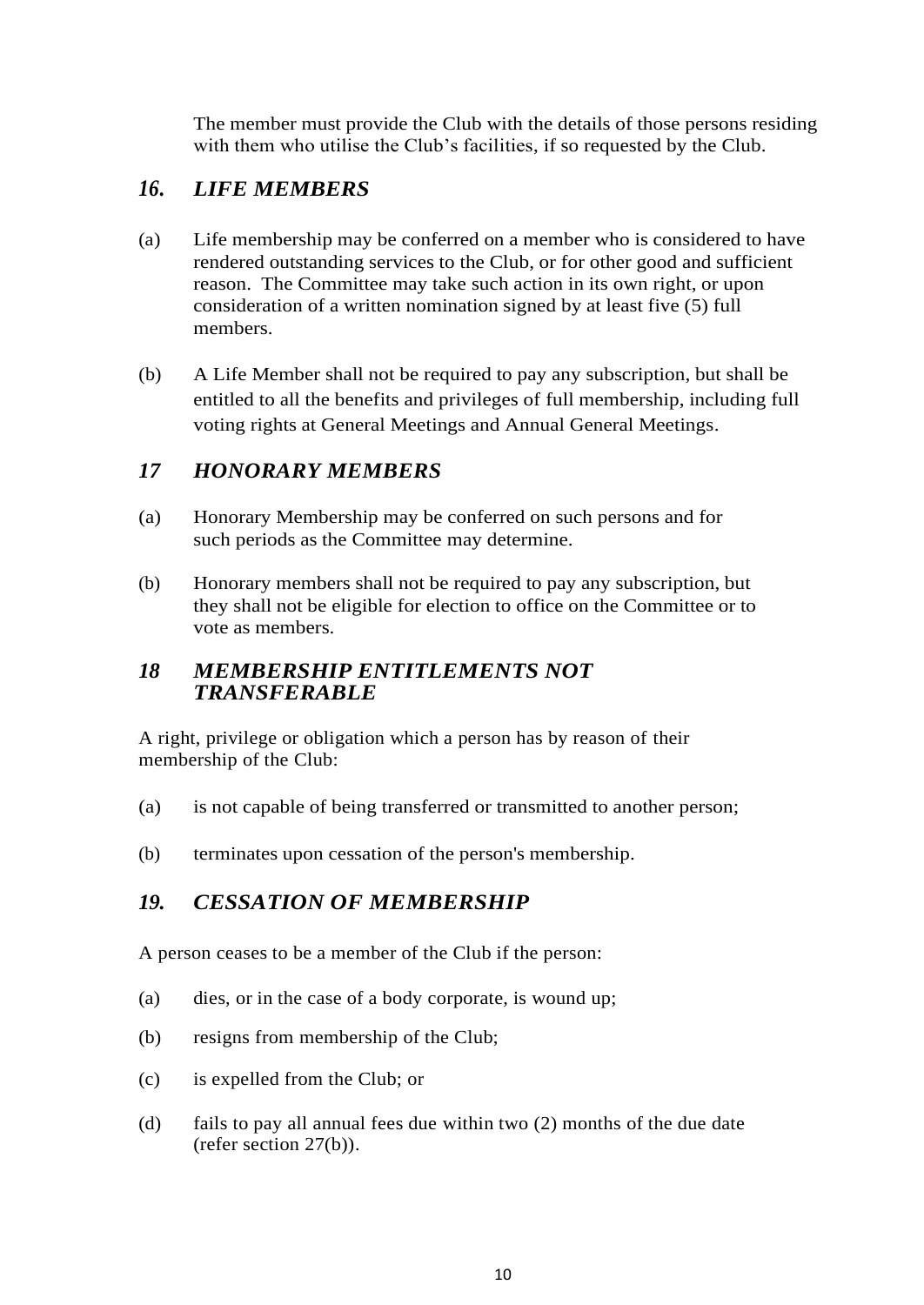## *20. RESIGNATION OF MEMBERSHIP*

- (a) A member who has paid all amounts payable by the member to the Club may resign from membership of the Club by first giving notice (being not less than one (1) month or, if the Committee has determined a shorter period, that shorter period) in writing to the Committee of the member's intention to resign and, upon the expiration of the period of notice, the member ceases to be a member.
- (b) Where a person ceases to be a member, the Secretary or another Committee member shall make an appropriate entry in the register of members, recording the date on which the member ceased to be a member.

#### *21. DISCIPLINING OF MEMBERS & DISPUTE RESOLUTION*

- (a) Where the Committee is of the opinion that a member:
	- (i) has refused or neglected to comply with a provision of this Constitution; or
	- (ii) has wilfully acted in a manner prejudicial or damaging to the interests of the Club;

the Committee may, by resolution:

- (iii) expel or disqualify the member from the club; or
- (iv) suspend the member from such rights and privileges of membership of the club as the Committee may determine for a specified period.
- (b) A resolution of the Committee under section  $21(a)$  is of no effect unless the Committee, at a meeting held not earlier than fourteen (14) days and not later than twenty-eight (28) days after service on the member of a notice under section 21(c), confirms the resolution in accordance with this section.
- (c) Where the Committee passes a resolution under section 21(a), the Secretary or another Committee member shall, as soon as practicable, cause a notice in writing to be served on the member:
	- (i) setting out the resolution of the Committee and the grounds on which it is based;
	- (ii) stating that the member may address the Committee at a meeting to be held not earlier than fourteen (14) days and not later than twenty-eight (28) days after service of the notice;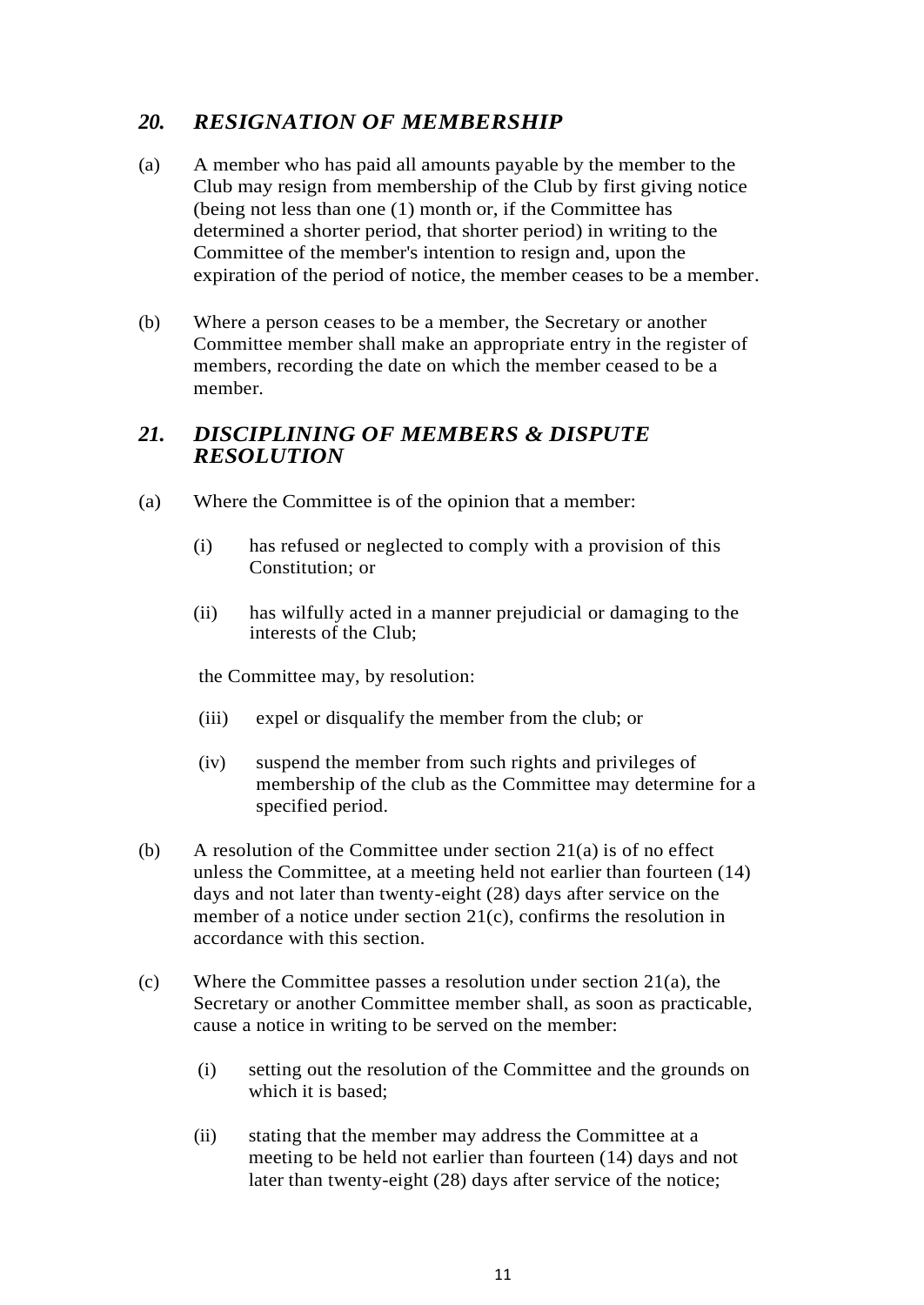- (iii) stating the date, place and time of the meeting, and advising that the member may do either or both of the following:
	- (1) attend and speak at that meeting; or
	- (2) submit to the Committee, at or prior to the date of that meeting, written representations relating to the resolution.
- (d) Subject to section 50 of the Act, at a meeting of the Committee mentioned in section 21(b), the Committee shall:
	- (i) give to the member mentioned in section  $21(a)$  an opportunity to make oral representation;
	- (ii) give due consideration to any written representations submitted to the Committee by that member at or prior to the meeting; and
	- (iii) by resolution determine whether to confirm or to revoke the resolution of the Committee made under section 21(a).
- (e) Where the Committee confirms a resolution under section 21(d), the Secretary or another Committee member shall within seven (7) days after that confirmation, by notice in writing, inform the member of that confirmation and of the member's right of appeal under section 22.
- (f) A resolution confirmed by the Committee under section 21(d) does not take effect:
	- (i) until the expiration of the period within which the member is entitled to appeal against the resolution where the member does not exercise the right of appeal within that period; or
	- (ii) where within that period the member exercises the right of appeal, unless and until the Club confirms the resolution in accordance with section 22(d).
- (g) Notwithstanding anything contained in clauses  $21(a)$ –(f) above, any dispute between a member and another member (in their capacity as members) of the association, or a dispute between a member or members and the Committee or the association, are to be resolved in accordance with section 65B(2)-(4) of the Act, at all times adhering to the rules of natural justice as set out in section 50 of the Act.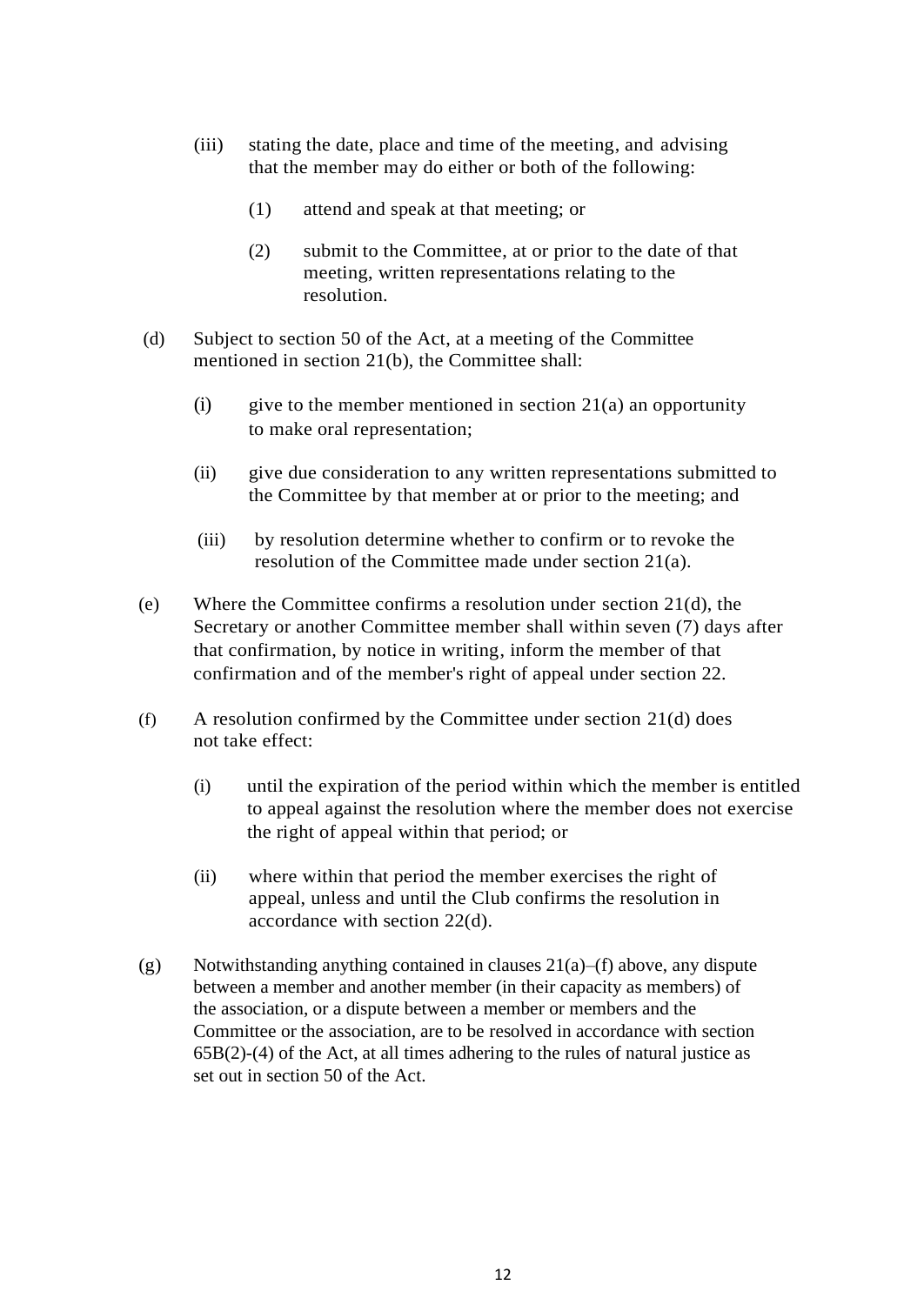## *22. RIGHT OF APPEAL OF DISCIPLINED MEMBERS*

- (a) A member may appeal to the Club in general meeting against a resolution of the Committee which is confirmed under section 21(d), within seven (7) days after notice of the resolution is served on the member, by lodging with the Secretary a notice to that effect.
- (b) Upon receipt of a notice under section 22(a), the Secretary or another Committee member shall notify the Committee which shall convene a general meeting of the Club to be held within twenty-one (21) days after the date on which the Secretary received the notice or as soon as possible after that date.
- (c) Subject to section 50 of the Act, at a general meeting of the Club convened under section 22(b):
	- (i) no business other than the question of the appeal shall be transacted;
	- (ii) the Committee and the member shall be given the opportunity to make representations in relation to the appeal orally or in writing, or both; and
	- (iii) the members present shall vote by secret ballot on the question of whether the resolution made under section 21(d) shall be confirmed or revoked.
- (d) If the meeting passes a special resolution in favour of the confirmation of the resolution made under section 21(d), that resolution is confirmed.

#### *23. GENERAL MEETINGS*

- (a) The general meeting of the Club is a meeting of full and life members convened by the Committee or at the request in writing to the Committee by ten (10) or more full members of the Club. The general meeting shall be the controlling body of the Club.
- (b) The Committee may, whenever it thinks fit, convene a general meeting of the Club.
- (c) The decisions of any general meeting of the Club shall be final and shall remain in force unless and until duly varied, amended or annulled at a subsequent general meeting.
- (d) Subject to section 23(f), upon any question arising at a general meeting of the Club, a member has a single vote only.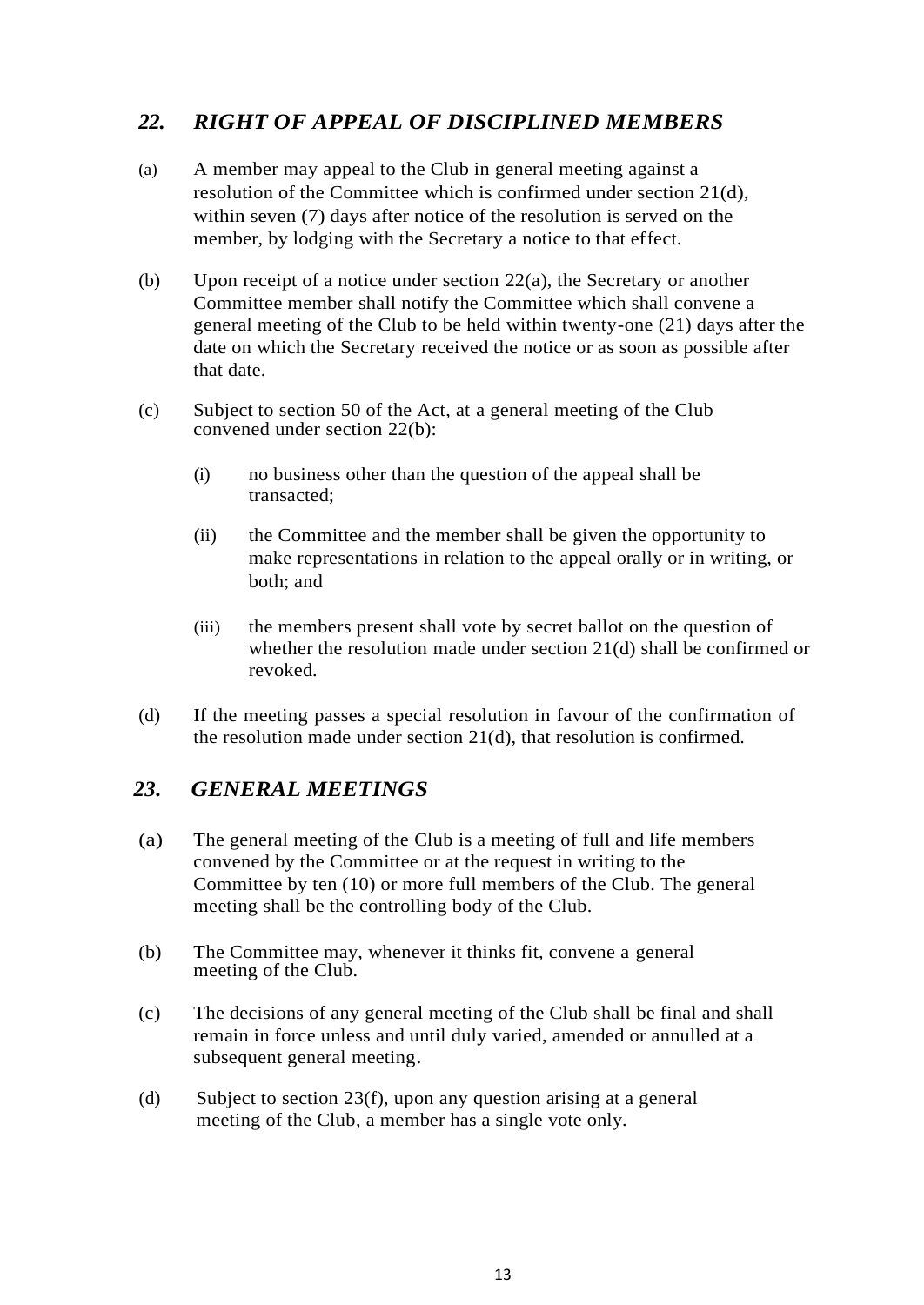- (e) All votes shall be given in person at general meetings and the annual general meeting of the Club.
- (f) In the case of an equality of votes on a question at a general meeting, the person presiding is entitled to exercise a second or casting vote.
- (g) A requisition for a general meeting:
	- (i) shall state the purpose or purposes of the meeting;
	- (ii) shall be signed by at least ten (10) full members making the requisition;
	- (iii) shall be lodged in writing with the Secretary; and
	- (iv) may consist of several documents in a similar form, each signed by one (1) or more of the members making the requisition.
- (h) If the Committee fails to convene a general meeting within one (1) month after the date on which a requisition for the meeting is lodged with the Secretary, any one (1) or more of the members who made the requisition may convene a general meeting to be held not later than three (3) months after that date.
- (i) A general meeting requisitioned in accordance with section 23(g) shall be convened as nearly as is practicable in the same manner as general meetings are convened by the Committee. No other business other than that notified in the notice of the meeting shall be transacted at such a meeting.
- (j) Any full member wishing to move a resolution at any general meeting shall give notice thereof in writing to the Secretary not less than fourteen (14) days before the date of such meeting, provided that motions proposed within a shorter time than required by this section, may be resolved if the general meeting so decides.
- (k) The quorum at any general meeting shall be ten (10) full members. In the absence of a quorum, the Chairman shall convene another general meeting, such meeting to take place within two (2) weeks. At such a meeting, resolutions may be passed notwithstanding the absence of the prescribed quorum.
- (l) Full members and life members only present shall be entitled to vote at any general meeting.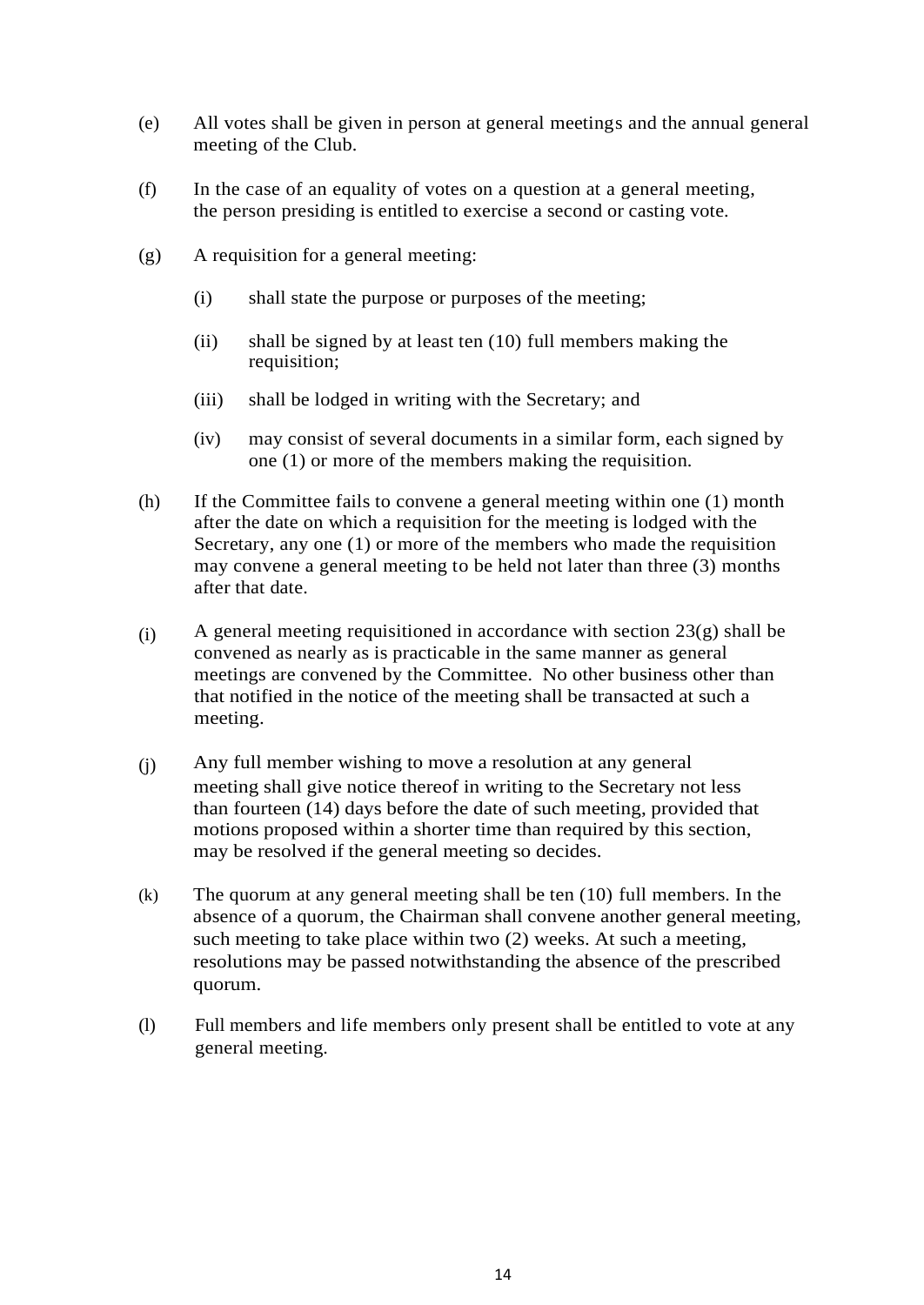### *24. VOTING*

- (a) No full member shall be entitled to vote at any meeting unless they are over eighteen (18) years of age and all monies due to the Club by that member have been paid.
- (b) Resolutions at all general meetings shall be carried by simple majority except in the case of a motion for an amendment to this Constitution, the confirmation of a conditional suspension or dismissal of a member of the Committee, which shall require a three-quarter majority of those full members and life members present and voting.
- (c) Voting at all meetings shall be by show of hands, except for the provisions of section  $22(c)(iii)$ , section  $7(c)$  and section  $7(d)$ .

## *25. ANNUAL GENERAL MEETING*

- (a) An annual general meeting of the Club must be held:
	- (i) within sixty (60) days from the 1st July each year upon a date and time to be fixed by the Committee; or
	- (ii) otherwise as required by law.
- (b) The annual general meeting shall inter alia:
	- (i) confirm the minutes of the preceding annual general meeting and of any general meeting held since that meeting;
	- (ii) receive and consider the annual report of the Committee;
	- (iii) receive and consider a balance sheet and statement of accounts for the preceding financial year;
	- (iv) elect the incoming Committee for the ensuing year;
	- (v) decide on any resolution which may be duly submitted to the meeting.

#### *26. NOTICE*

(a) The Secretary of the Club must, at least fourteen (14) days before the date fixed for holding a general meeting of the Club, using any media technology which can reasonably accessed by members, publish a public notice specifying the place, day and time for the holding of the meeting, and the nature of the business to be dealt with at the meeting.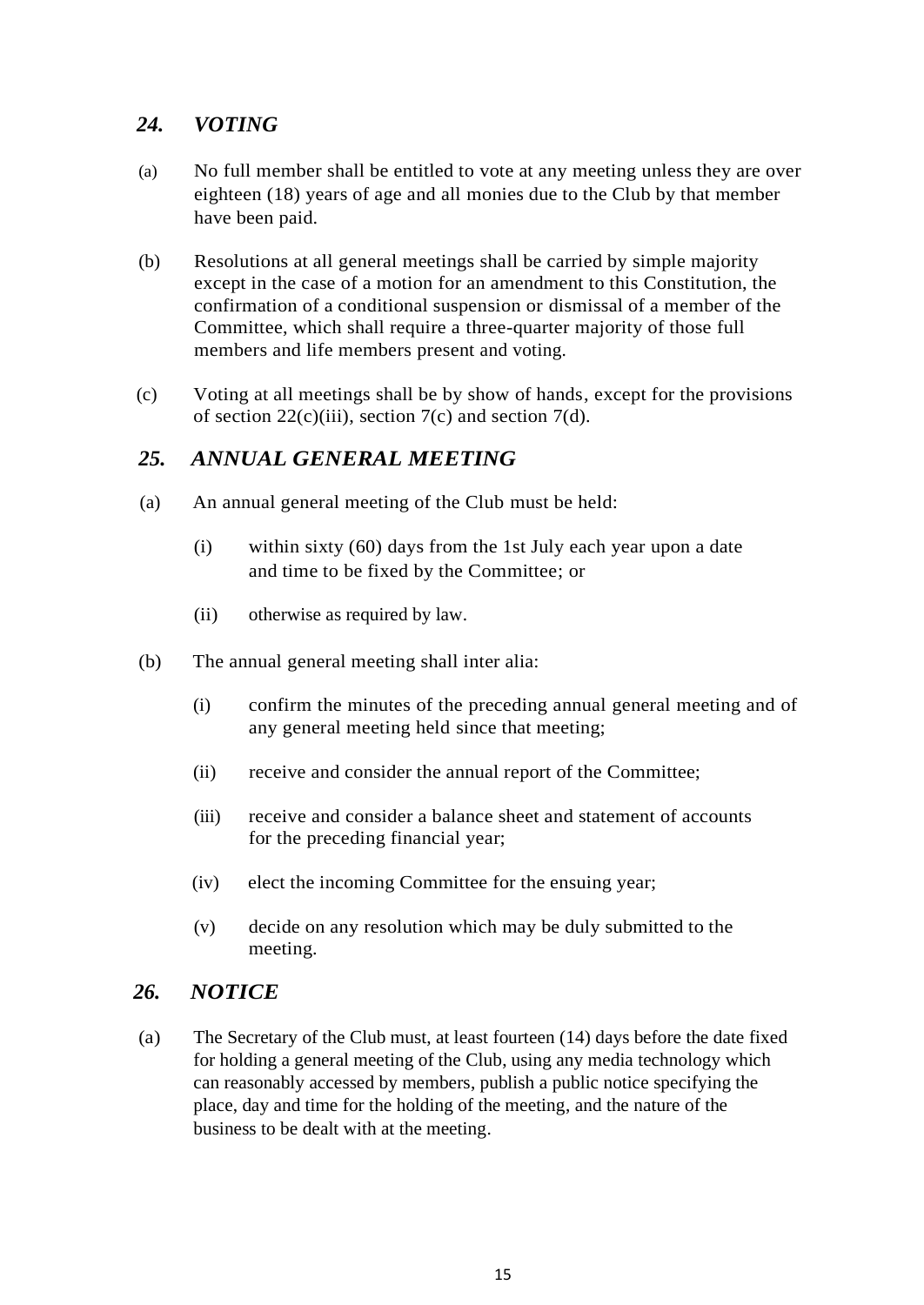- (b) If the nature of the business proposed to be dealt with at a general meeting requires a special resolution of the Club, the secretary must, at least twenty-one (21) days before the date fixed for the holding of the general meeting, using any media technology which can reasonably accessed by members, publish a public notice specifying the place, day and time for the holding of the meeting, the nature of the business to be dealt with at the meeting, and the intention to propose the resolution as a special resolution.
- (c) No business other than that specified in the notice calling a general meeting may be transacted at the meeting except, for an annual general meeting, business that may be transacted under section  $25(b)(v)$ .
- (d) A full member or life member desiring to bring any business before a general meeting may give written notice of that business to the secretary who must include that business in the next notice calling a general meeting given after receipt of the notice from the member.

#### *27. FINANCE*

- (a) The financial year shall commence each year on the first day of July.
- (b) Except as provided in section 28(b), all members of the Club shall pay the relevant joining, subscription, training or other types of fees as determined by the Committee from time to time. As at financial year 2021-2022 a one-off joining fee of \$70.00 is payable by any new member, on top of an annual membership fee of \$120.00 payable by all full members. A limited annual membership fee of \$80.00 is payable by limited members.
- (c) The Committee is entitled to revise the fee structure annually in response to any changes in the CPI, any change in maintenance, repair or running costs incurred by the Club or any other change to any other cost or fee the Committee determines.
- (d) All fees, other than the joining fee, are annual fees, which shall be due on the anniversary date on which the member joined the Club, unless otherwise determined by the Committee.
- (e) The Club shall have such bank accounts as the Committee may determine. Cheques drawn on these accounts shall be signed by any two of the President, Vice-President, Secretary and Treasurer.

#### *28. ANNUAL SUBSCRIPTIONS*

(a) The annual subscriptions for the following year shall be determined by the Committee.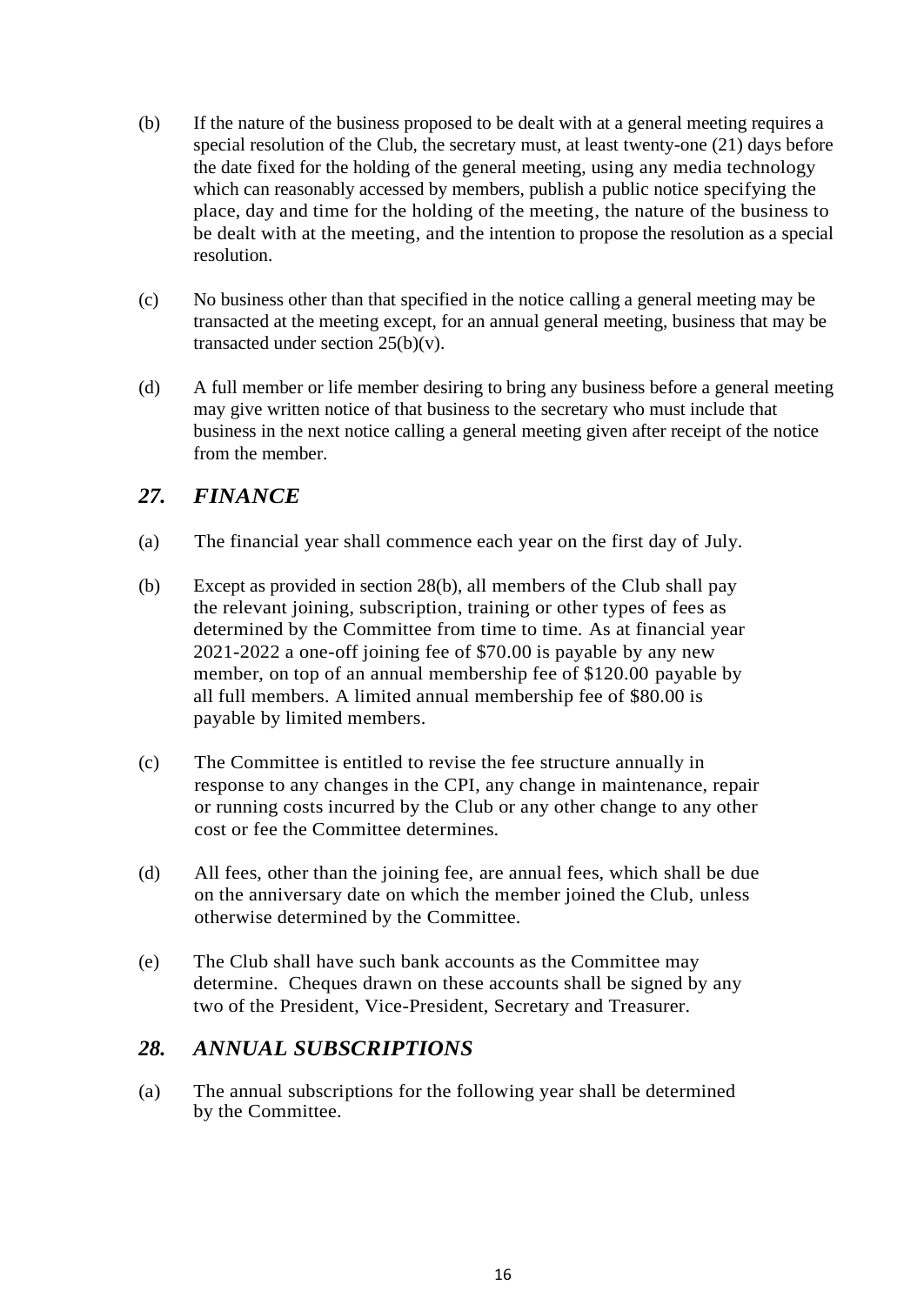(b) A member who provides a voluntary service to the Club as an Instructor or the like (as determined by the Committee) is not required to pay the relevant fees as described in section 27(b).

## *29. MEMBERS' LIABILITIES*

The liability of a member to contribute towards the payment of the debts and liabilities of the Club or the costs, charges and expenses of the winding up of the Club is limited to the amount, if any, unpaid by the member in respect of membership of the Club as required by section 27(b).

## *30. REVIEWER*

- (a) The accounts of the Club shall be reviewed annually by a qualified accountant appointed by the Committee. The reviewer shall not be a member of the Club. The review shall be carried out before presentation of accounts to the annual general meeting.
- (b) The reviewer shall be appointed by the Committee at its first meeting after the Annual General Meeting, and shall hold office until the next succeeding annual general meeting and is eligible for re-appointment, subject to section 30(a).
- (c) In their report, and in certifying to the accounts, the reviewer shall state:
	- (i) whether he has obtained the information required;
	- (ii) whether, in their opinion, the accounts are properly drawn up so as to present fairly, in all material respects, the financial position of the Association according to the information at their disposal, the explanations given to them and as shown by the books of the Club;
	- (iii) whether the Rules relating to the administration of the funds of the Club have been observed.
- (d) The Treasurer shall cause to be delivered to the reviewer a list of all accounts, books and financial records of the Club.

#### *31. SEAL OF CLUB*

- (a) The common seal of the Club must be kept in the custody of the Secretary.
- (b) The common seal must not be attached to any instrument except by the authority of the Committee and the attaching of the common seal must be attested by the signatures either of two (2) members of the Committee or of one (1) member of the Committee and of the Secretary.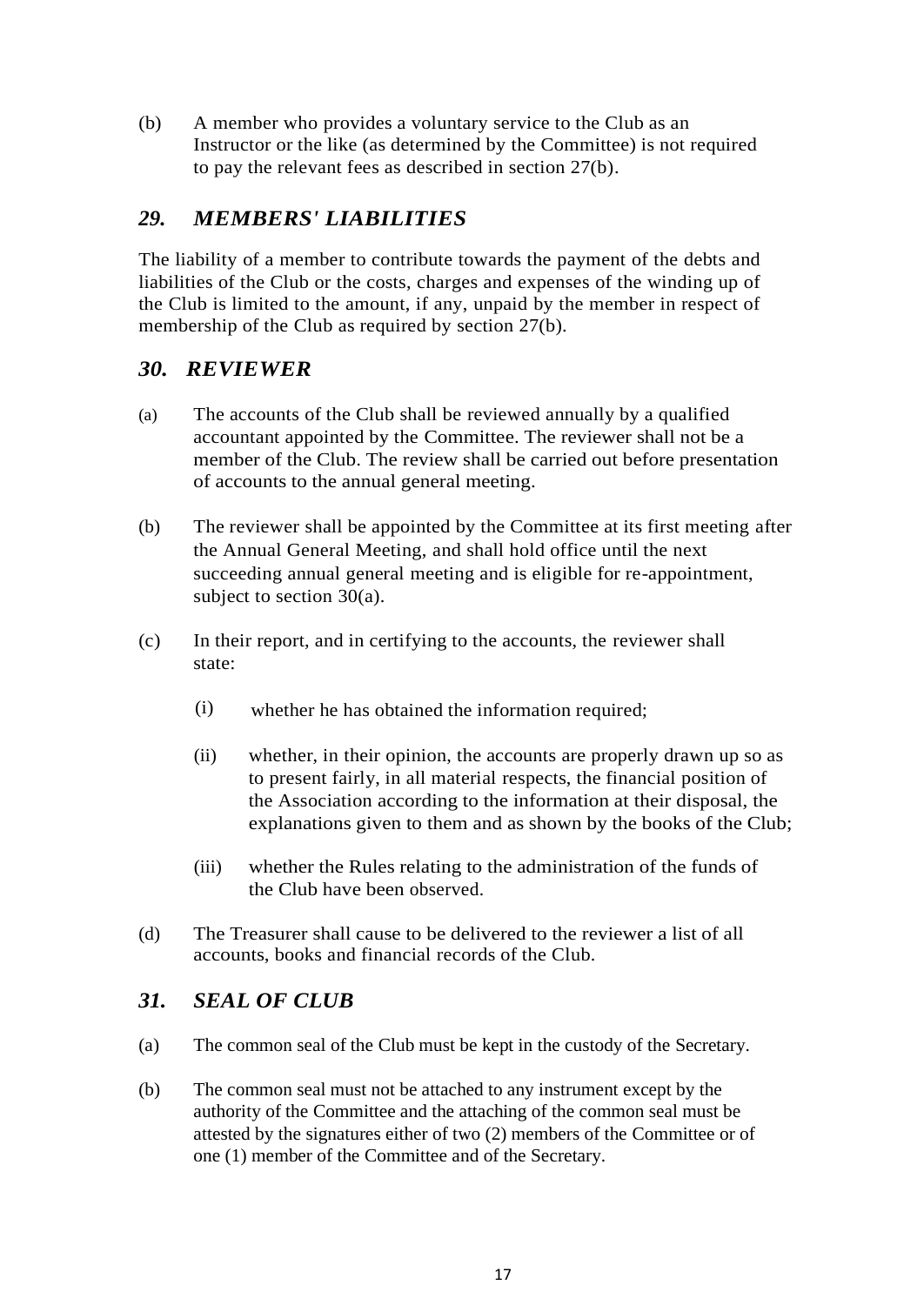# *32. CUSTODY OF BOOKS*

Subject to the Act, the Regulation and this Constitution, the Secretary shall keep in his custody, or under his control, all records, books, and other documents relating to the Club.

## *33. INSPECTION OF BOOKS*

The records, books and other documents of the Club shall be open to inspection at a place in the Australian Capital Territory, free of charge, by a member of the Club at any reasonable hour.

# *34. DISSOLUTION OF THE CLUB*

- (a) The Club may be wound up in accordance with the Act.
- (b) The Club may be wound up at a general meeting called for that purpose by a special resolution passed by a majority of three quarters of the full members present and voting thereon.
- (c) On the dissolution or the completion of the winding up of the Club, any surplus property of the Club is, subject to any lease or trust arrangements affecting the property or part of it, taken to:
	- (i) vest in another association (whether incorporated or not) that complies with section 34(d), and that has previously been nominated by special resolution of the Club; or
	- (ii) vest in the Registrar-general, if no association, fund, authority or institution has been nominated in accordance with section 34(c)(i).
- (d) an association is taken to comply with section  $34(c)(i)$  if it:
	- (i) has objects substantially the same as the objects of the former association; and
	- (ii) is not carried on for the object of securing pecuniary gain for its members; and
	- (iii) has a provision in its rules requiring any surplus property of the association to be passed, on the dissolution or winding-up of the association, to another association that:
		- (1) has objects substantially the same as the first-mentioned association; and
		- (2) is not carried on for the object of securing pecuniary gain for its members.
- (e) If, for sub-section 34(c)(i), the former association has nominated another association or a fund, authority or institution, by special resolution, the former association must lodge with the Registrar-general a notice in writing, signed by at least two (2) members of the committee of the former association, certifying that the special resolution was duly passed.